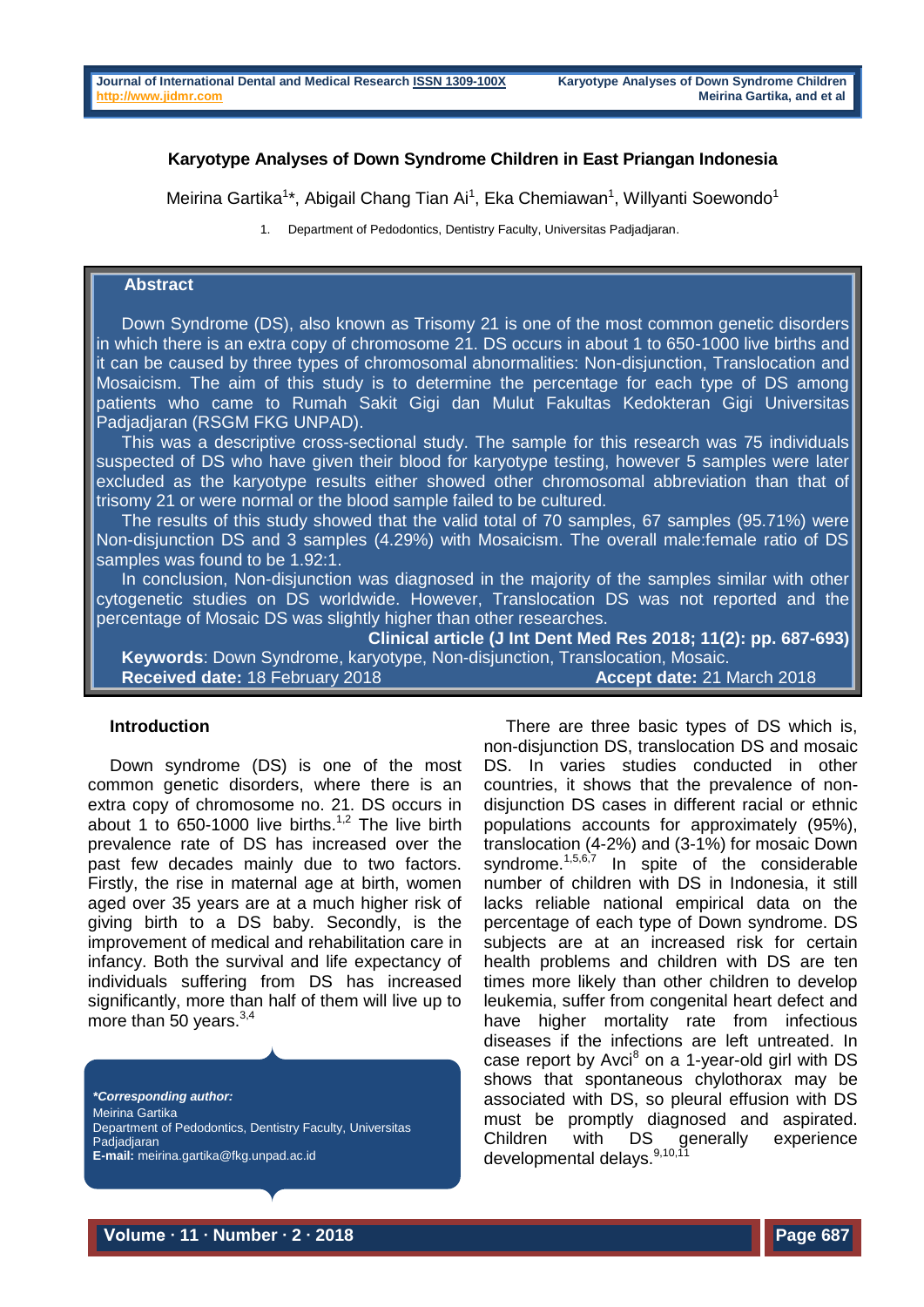The developmental delays experienced by DS children have significant implications in the field of dentistry as well. The most prominent is the abnormal dento-craniofacial growth such as dental anomalies and craniofacial size. Craniofacial size of DS children is shorter or smaller than normal children, forming a wide and short head, leading to smaller than normal dental arches and malocclusion.<sup>12</sup>Begzati's research in Kosovo shows that gingivitis in DS children is 65% of the subjects, and the prevalence of periodontal disease is 43%, while the OHI-index of grade 3 is found in 18,5% of subjects. More than half of subjects has one of malocclusions.<sup>13</sup>Immunological disorders of DS individuals will also affect their oral health, and the treatment plan for each patient has to be adjusted to suit their specific needs.<sup>14</sup>

### **Materials and methods**

The research type conducted was descriptive with cross-sectional study. The samples for this research came from Persatuan Orang Tua Anak Down Syndrome (POTADS)who have given their blood for karyotype testing. The samples are then segregated into the three classifications to determine the percentage of each karyotype. This segregation is determined through the genotype of somatic cells where the presence of XX genotype denotes a female and XY genotype for male, without regard to phenotypic manifestations. After a standard chromosomal analyses with Trypsin-Giemsa banding was performed on the cultured peripheral blood lymphocytes at metaphase stage the 46 chromosomes (23 pairs) are arranged. According to internationally accepted guidelines the chromosomes are arranged from largest to smallest, the position of their centromeres and oriented with the short arm (p) on top. Sex chromosomes are displayed last, this organized display is called a karyogram. While a karyotype is a description of words written from left to right without leaving any spaces, separating each item with a comma. The karyotype begins with the total number of chromosomes in a cell, followed by the notation of the sex chromosomes. An extra or missing chromosome is designated with a "+" and "-" sign respectively before the number of the chromosome.

1. Non-disjunction DS based on karyotype analysis is when there is an entire extra copy of chromosome 21 in every cell as shown in Figure 1. Making the total sum of chromosomes 47 instead of the usual 46 for each cell.



**Figure 1.** 47XY,+21 Non-disjunction Down syndrome.<sup>15</sup>

2. Translocation on the other hand, the karyotype analysis will show that a part of chromosome 21 is attached to another chromosome usually chromosome 13, 14, 15 or 22. However, the total number of chromosomes in each of the cells is still 46. Figure2 shows a robertsonian translocation between chromosome 14 and 21.



**Figure 2.** 46,XX,rob14;21 Translocation Down syndrome.<sup>15</sup>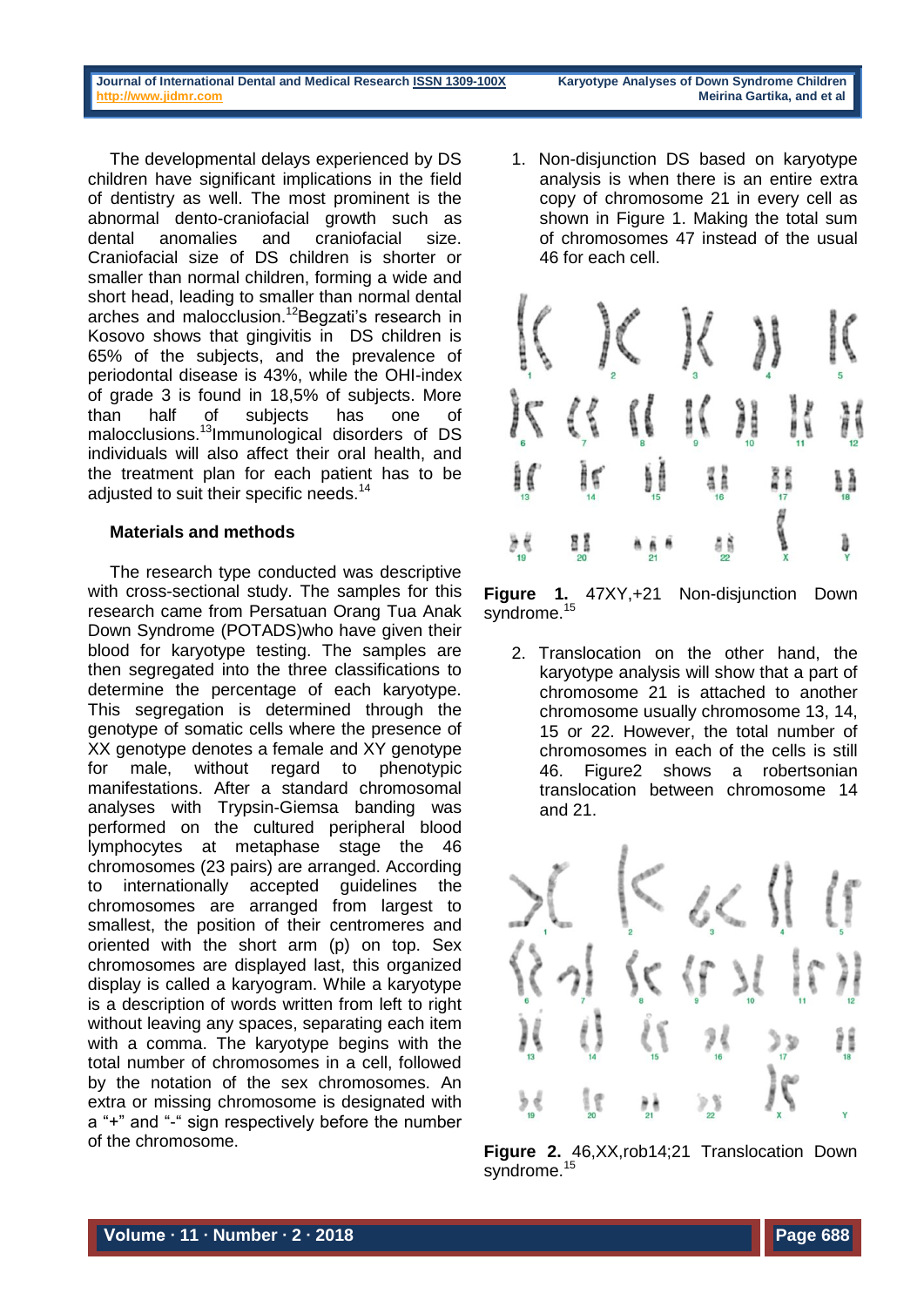3. Mosaicism based on karyotype analysis shows that some of the cells have a total of 46 chromosomes and some 47. Those cells with 47 chromosomes contain an extra chromosome 21 similar to that of trisomy 21.



**Figure 3.** 47,XY,+21/ 46,XY Mosaic Down syndrome. A) shows only 2 copies of chromosome 21 while B) shows 3 copies of chromosome 21.<sup>15</sup>

### **Results**

A total of 75 samples of Down syndrome who visited RSGM and had given their blood for karyotyping was collected and analysed. Five were excluded from analysis, the reason being that two samples failed to be cultured to determine the type of DS while another two samples were found to have normal chromosomal count and one was determined to be tetrasomy 21 making the valid total to be 70 samples.

### **Characteristics of Samples**

 These samples can also be segregated into various demographic characteristics such as gender, birth weight, birth height, maternal age at birth of DS child and paternal age at birth of DS child as well as comorbidities associated with DS. The tables below describe each demographic characteristic separately.

Figure 4 described that 20.97% were born with a birth weight of less than 2.5 Kg and 79.03% were born with a birth weight of 2.5 Kg or more.

Figure 5 showed that 76.74% male subjects had a birth length of less than 49 cm and 23.26% were 49 cm or more. On the other hand, the female samples 65.00% had birth lengths less than 48 cm and 35.00% were 48 cm or more.

The distribution of the mother's age otherwise known as maternal age at the time of birth of the DS child in years is shown in Figure 6. The birth frequency of DS babies in younger mothers (<35 years) was 57.14% compared to older mothers (≥35 years) 42.86%.

The distribution of the father's age otherwise known as paternal age at the time of birth of the DS child in years is shown in Figure 7. The birth frequency of DS babies in younger fathers (<40 years) was 68.57% compared to older fathers (≥40 years) 31.43%.











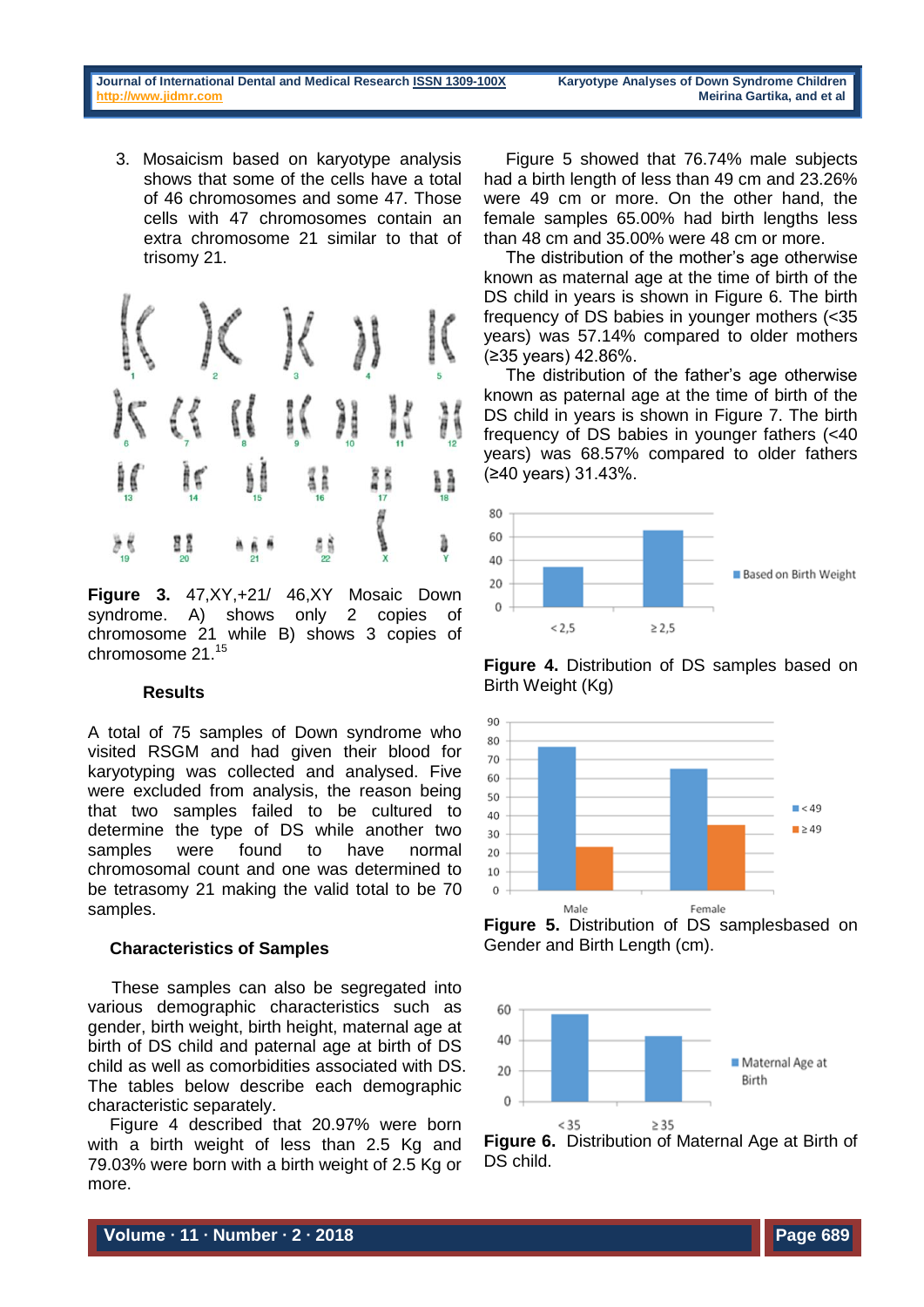Figure 8 illustrated the comorbidities associated with DS that were reported in the samples. Fifteen samples (21.43%) were reported to have Congenital Heart Defect (CHD) making it the highest comorbidity associated with DS. One sample (1.43%) was found to suffer from CHD, Gastrointestinal malformation (GI Mal), and hypothyroidism. While two samples (2.86%) suffered from CHD and Hypothyroidism. CHD and pneumonia was diagnosed in one DS child (1.43%). GI Mal was the second highest comorbidity with six samples (8.75%) followed by hearing impairment two samples (2.86%). Only one sample (1.43%) each was reported with cleft lip, hearing impairment and cleft lip, hearing impairment and autism, Hypothyroidism and visual impairment, Hypothyroidism and dysphagia, Epilepsy, Tuberculosis as well as Asthma. On the other hand, thirt five samples (50.00%) did not report any associating disorder with DS.

Figure 9 showed the birth order of the DS child in the family. The samples of 34.33% were the first child born of the family, followed by 65.67% of those being other than the first child.

Figure 10 described the mother's obstetric history of the DS sample. The range of the number of times the mother was pregnant (Gravida) is one to seven times, the most (33.85%) were pregnant 2 times followed by 3 pregnancies (26.15%), 1 pregnancy (16.92%), 4 pregnancies (10.77%), 5 pregnancies (6.15%), 7 pregnancies (4.62%) and the least being 6 pregnancies (1.54%). Figure 10 described the mother's obstetric history of the DS sample. The range of the number of times the mother was pregnant (Gravida) is one to seven times, the most (33.85%) were pregnant 2 times followed by 3 pregnancies (26.15%), 1 pregnancy (16.92%), 4 pregnancies (10.77%), 5 pregnancies (6.15%), 7 pregnancies (4.62%) and the least being 6 pregnancies (1.54%). The number of times the mother gave birth (Parity) ranged from one to five.



**Figure 7.** Distribution of Paternal Age at Birth of DS child.



**Figure 8.** Reported Comorbidities associated with DS samples.



**Figure 9.** Birth Order of DS sample



**Figure 10.** Mother's Obstetric History.

The majority gave birth twice (40.30%), proceeded by 3 births (26.87%), 1 birth (16.42%), 5 births (8.96%) and 4 births had the lowest percentage (7.46%). The distribution for amount of time the mother experienced a miscarriage (Abortus) was none (80.00%), once (15.38%) and twice (4.62%).

# **Type of Down Syndrome based on Karyotype**

 The results from this research for the percentage for each type of DS based on karyotype are showed in Figure 11. Figure 11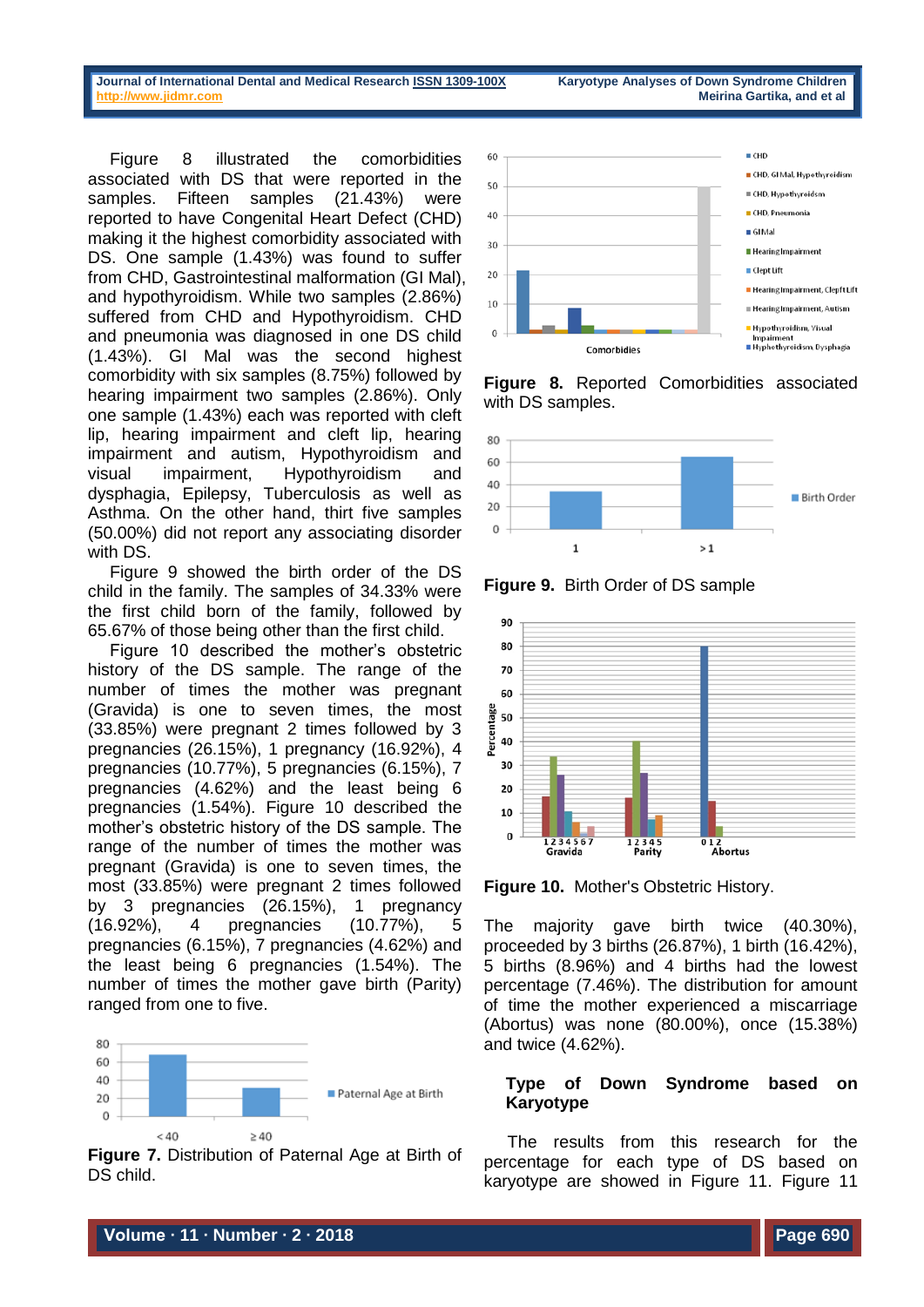showed the percentage for each type of DS found among the samples. A total of sixty-seven samples (95.71%) of the sample population was found to be Non-disjunction DS while only a mere three samples (4.29%) were Mosaic DS.

On the other hand, Figure 12 described the distribution of the types of DS based on gender. For non-disjunction, there were forty-three males (61.43%) and twenty- four females (34.29%). Both genders found in non-disjunction makes up 95.71% of the total population. Mosaic DS however for this study there were only three males (4.29%) reported and no females.



**Figure 11.** Number and Percentage for types of Down syndrome.



**Figure 12.** Distribution of Types of DS based on Gender.

### **Discussion**

The research was conducted to document the prevalence of the types of DS among DS patients who visited RSGM based on the demographic characteristics. Low birthweight defined by the World Health Organization (WHO), as weight at birth of less than 2,500 grams. Thus, the average birth weight of the DS samples is 2.76 Kg with a standard deviation of 0.41 Kg demonstrating that on average for this study the DS child is born with a normal birth weight according to UNICEF.<sup>16</sup> However, the mean birth weight of DS

samples was lower than other researches by Myrelid<sup>17</sup> and Morris<sup>18</sup>on the birth weight (2.9-3.0) Kg) of DS infants.

 In Figure 5 the distribution for Birth length was based on gender as birth length in boys are generally longer than girls.<sup>19,20</sup> For both male and female samples in this study, a majority of them were below the average birth length for Indonesian babies. Myrelid<sup>17</sup> in his research determined the average birth length for boys and girls were 48 cm. This study however showed that a majority of the DS samples were less than the mean of 48 cm.

 Maternal age at birth of all studied DS children ranged from 20 to 45 years, with a mean of 31.63 years. For this study, a majority of the mothers were of a younger age than 35 years when they gave birth to the DS child. Older maternal ages (mean age of 35.39-36.27 years) were reported in a previous study by Jaouad<sup>21</sup> and Belmokhtar<sup>22</sup> However, other studies in India reported a much younger maternal age. $^{23}$ 

 It is well known that risk of birth of a child with DS increases with maternal age due to increased frequency of maternal non-disjunction. In this study, the majority of children with DS were born to younger women, who were traditionally consider to be at low risk as more number of pregnancies occurs in this reproductive age group. The factors proposed to explain this phenomenon are the customary young age at marriage, which is widely prevalent in Indonesia, reduced meiotic recombination andmethylenetetrahydrofolate reductase (MTHFR) gene polymorphism.<sup>24</sup>

 Paternal age at birth of all studied DS children ranged from 22 to 51 years, with a mean of 34.19 years. There is no clearly accepted definition of advanced paternal age. A frequently used criterion is any man aged 40 years or older at the time of conception hence, for this study advanced paternal age was defined as 40 years and above. Advanced paternal age has been associated with an increased risk of new gene mutations.<sup>25</sup>

 Among the more commonly associated comorbidities of DS in this study are Congenital Heart Defect, Gastrointestinal Malformation, Hearing Impairment and Hypothyroidism. Congenital heart disease was diagnosed in 21.43% of DS cases. The most common cardiac defects were ventricular septal defect, patent ductus arteriosus and atrial septal defect.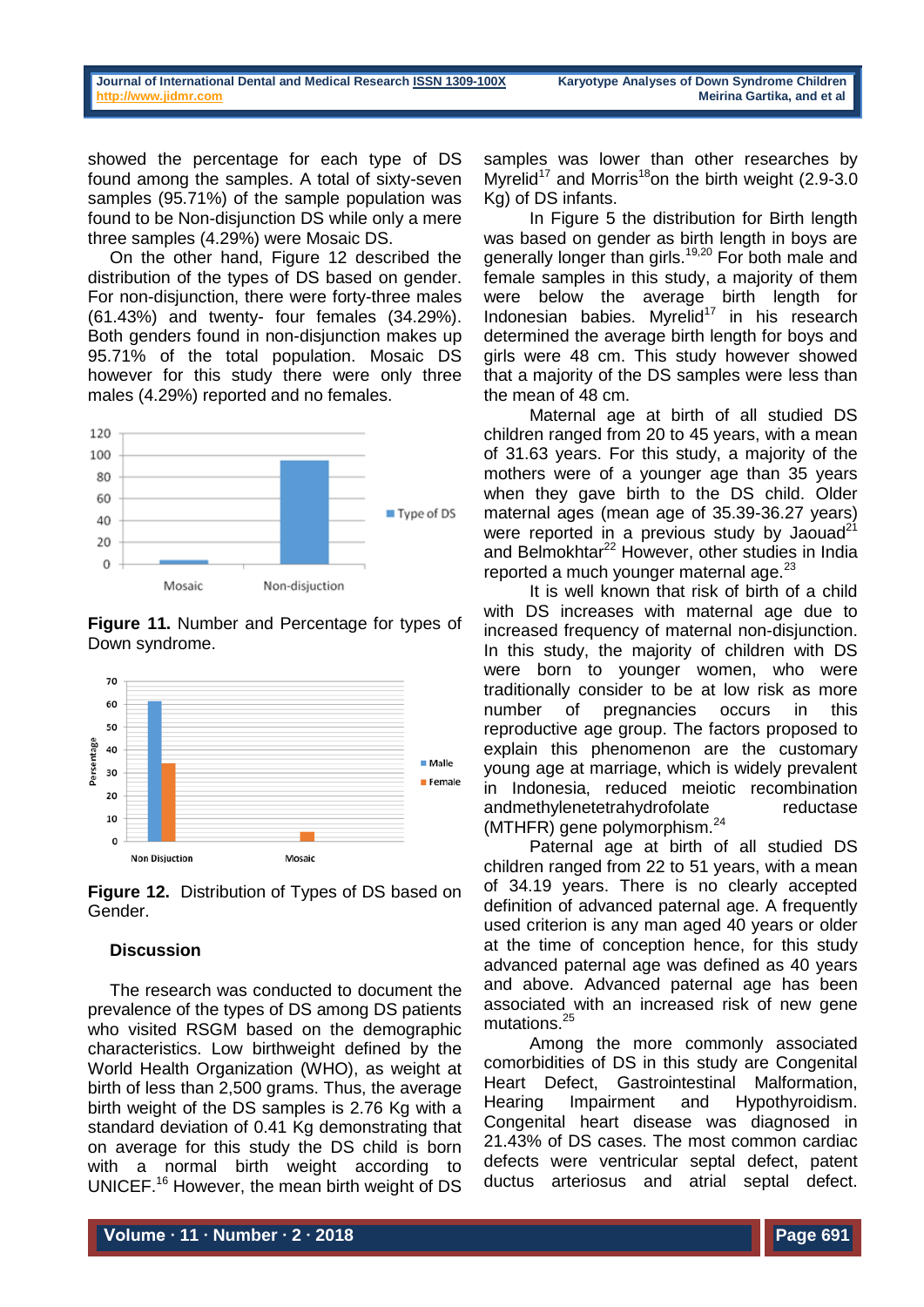Congenital cardiac defects were reported to be the most frequent congenital anomalies associated with DS from 18.3% to 59% in a previous studyin Egypt and United Kingdom.5,26

 Malformations of the gastrointestinal tract in this study are the second most frequent anomalies (8.57%) associated with DS similar with Kava's researchin India.<sup>23</sup> Gastrointestinal atresia (duodenal, intestinal, and anal) and Hirschsprung disease are the most common malformations. For this study, hearing impairment was low (7.27%) compared with prior studiesin Indiaand China (19-70%).<sup>27,28</sup>

 The association between thyroid dysfunction and DS is well recognized. In this research, it was found that a number of the DS children had hypothyroidism in association with other comorbidities. Thyroid dysfunction had been reported by El-Gilany<sup>5</sup>and Claret<sup>29</sup> ranging from 4-18%. They commented that transient elevations of thyroid stimulating hormone (TSH) were common in children with DS whether or not TSH values were initially normal or elevated. Claret, Corretger and  $Goday<sup>29</sup>$  determined that Hypothyroidism dissolves spontaneously in 39 cases (73.6%), in a mean time of  $13.2 \pm 11.1$ months.

 The birth order of children with DS ranged from one to five. The samples of 34.33% were the first child of the family and the remaining 65.67% ranged from second to last child of the family. This agrees with a previous study done in Dubai(UAE)where a majority of the samples were last or second last child.<sup>30</sup>

Parity with the highest frequency was two births (40.30%) instead of five births (8.96%), which is the most live births reported in this study. This is contradictory to one study reported by Doria $31$ on the parity and risk of DS, suggesting an increased risk with increasing parity. The range of recorded miscarriages in this research is 0-2 with zero miscarriages having the highest percentage (80.00%), (15.38%) for one miscarriage and (4.62%) two miscarriages. This result is similar with a study by  $G$ rande<sup>32</sup>, reporting that there is no significant difference in the chromosome abnormality rate between sporadic and recurrent miscarriage but the chromosome abnormality rate increased significantly with maternal age. For birth order, gravida, parity and abortus data for three samples of the 70 samples were missing as it

was either not in their medical records and were unable to be contacted through phone calls.

 The data reported for distribution of types of DS in this study differed from other similar studies conducted in other countries.There was no Translocation DS report in this study, while the Non-disjunction DS (95.71%) was similar with other reported studiesby Devlin, El-Gilany, Flores, and Zhao.<sup>1,5,6,7</sup> The occurrence of Mosaic DS (4.29%) was slightly higher than the standard quoted rates of 1-3%. This increase may be due to the absence of Translocation DS in this study and the inclusion of adult cases into this research as mosaic variants often do not have very prominent dysmorphic features of DS and Mosaic DS child usually goes undiagnosed until later in life. The absence of Translocation DS may be because this study only has 70 samples, or that the possibility of translocation DS occurring in this region is much lower than other studies that had been done in other countries. The gender ratio for Non-disjunction DS was 1.79:1, and only males were reported for Mosaic DS as shown in Figure 12.

### **Conclusions**

It can be concluded that of the 70 confirmed cases of DS, Non-disjunction was diagnosed in the majority of the samples similar with other cytogenetic studies on DS worldwide. However, Translocation DS was not reported.

### **Declaration of interest**

Authors report that there is no conflict of interest. This work was supported by Academic Leadership Grant Universitas Padjadjaran (Contract No. 872/UN6.3.1/LT/2017).

### **References**

- **1.** Devlin L and Morrison PJ. Accuracy of the clinical diagnosis of Down syndrome. The Ulster medical journal 2004;73(1):4–12.
- **2.** Ruparelia A and Mobley WC. Down Syndrome: A Model for Chromosome Abnormalities 1st ed., Elsevier Inc 2014:59-77.
- **3.** de Graaf G et al. Changes in yearly birth prevalence rates of children with Down syndrome in the period 1986-2007 in the Netherlands. Journal of Intellectual Disability Research2011;55(5):462–73.
- **4.** Wu J and Morris JK. The population prevalence of Down's syndrome in England and Wales in 2011. European journal of human genetics: EJHG 2013;21(9);1016–19.
- **5.** El-Gilany AH et al. Cytogenetic and comorbidity profile of down syndrome in Mansoura university children's hospital, Egypt. Indian Journal of Human Genetics2011;17(3):157–63.